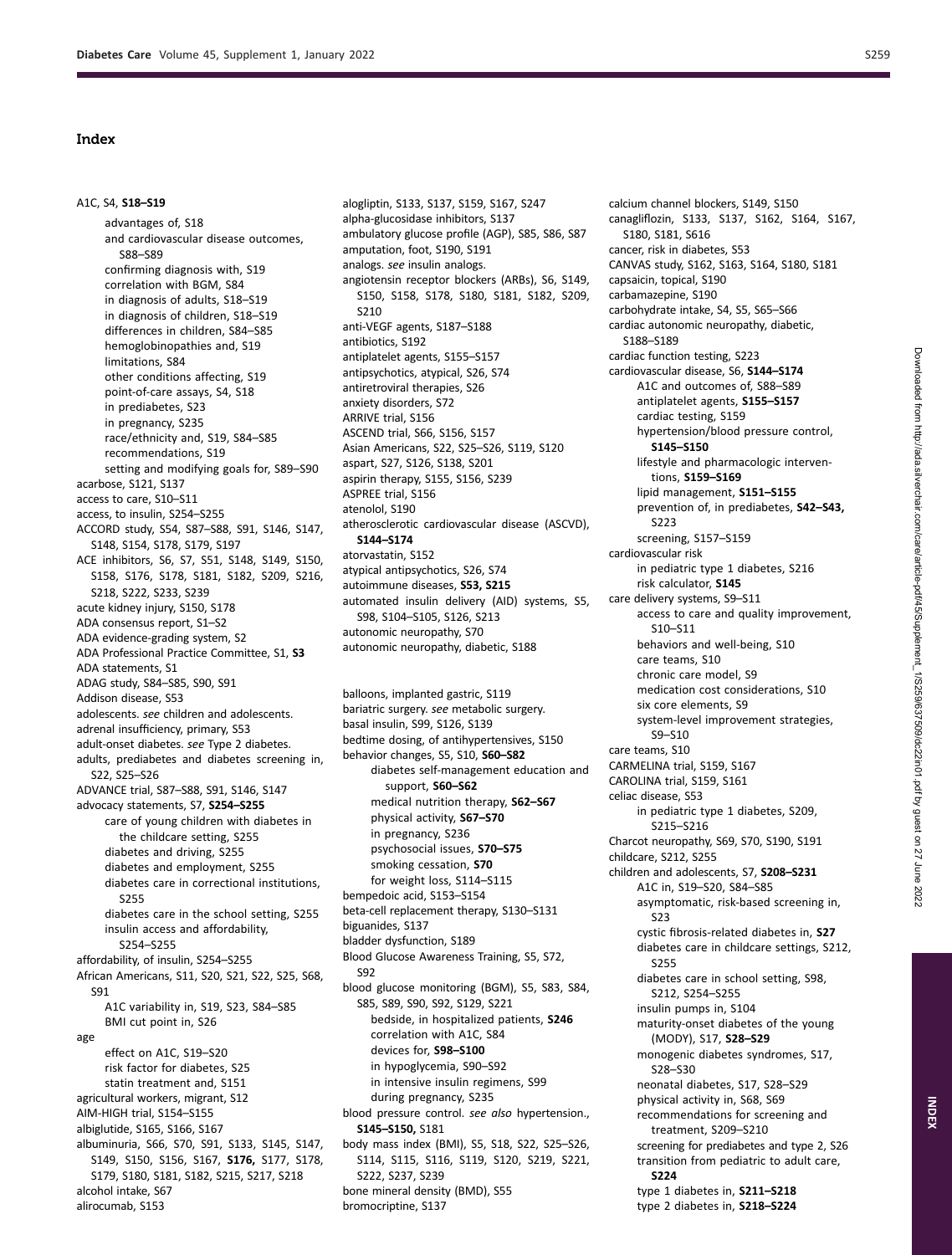disordered eating behavior, S73–S74 do-it-yourself systems, S105 domperidone, S190

DRCR Retina Network, S187 driving, and diabetes, S255 droxidopa, S190

S92

Dose Adjusted for Normal Eating (DAFNE), S5,

China Da Qing Diabetes Prevention Outcome Study, S42–S43 CHIPS trial, S148 cholesterol lowering, S151 chronic care model, S9 chronic kidney disease, diabetic, S6–S7, **S175–S184**  acute kidney injury, S178 assessing albuminuria and GFR, S176–S177 diagnosis, S177 interventions for, S179–S182 referral to nephrologist, S182 risk of progression, S177 screening recommendations, S175 staging, S177–S178 surveillance, S178–S179 treatment recommendations, S175–S176 classification, S4, **S17–S18**  clonidine, S190 clopidogrel, S155, S157 closed-loop systems do-it-yourself, S105 hybrid, S126 coaching, online, S105 cognitive capacity/impairment, S5, S53–S54, S74–S75 colesevelam, S137 collaborative care, **S46–S48**  collagen vascular diseases, S53 community health workers, S4 community screening, S26 community support, S13 comorbidities, assessment of, **S46–S59**  autoimmune diseases, **S53**  cancer, **S53**  cognitive impairment/dementia, **S53–S54**  fractures, **S55**  hepatitis C infection, **S54–S55**  low testosterone in men, **S55–S56**  nonalcoholic fatty liver disease, **S54,** S55, S56 obstructive sleep apnea, **S56**  pancreatitis, **S55**  periodontal disease, **S56**  sensory impairment, **S55**  COMPASS trial, S157 CONCEPTT study, S235–S236 connected insulin pens, S5, S102–S103 continuous glucose monitoring (CGM), S5, **S85–S87**  ambulatory glucose profile in, S85, S86, S87 devices for, **S100–S102**  in hospitalized patients, S246 in hypoglycemia, S92 in pediatric type 1 diabetes, S214 in pregnancy, S235–S236 recommendations, S85, S100–S101 standardized metrics for, S85 continuous subcutaneous insulin infusion (CSII), S98, S125–S126 coronary artery disease, S69, S149, S150, S157, S158 correctional institutions, diabetes care in, S255 cost considerations, S4, S10, S135, S137, S254–S255 COVID-19 vaccines, **S51–S52**  CREDENCE study, S162, S163, S164, S167, S180, S181 cystic fibrosis-related diabetes, S17, **S27** 

DAMOCLES study, S192 DAPA-CKD study, S6, S164, S180 DAPA-HF study, S6, S164 dapagliflozin, S133, S137, S162, S164, S166, S167, S180, S181 DASH diet, S148, S151 DECLARE-TIMI 58 study, S164 degludec, S126, S138, S139, S140, S201 delay, of type 2 diabetes, S4–S5, **S39–S45**  lifestyle behavior change, **S40–S42**  patient-centered care goals, **S43**  pharmacologic interventions, **S42**  prevention of vascular disease and mortality, **S42–S43**  dementia, in diabetics, S53–S54 hyperglycemia and, S54 hypoglycemia and, S54 nutrition and, S54 statins and, S54 dental practices, screening in, S26 depression, S72–S73 detemir, S128, S138, S139, S201 devices. *see* technology. Diabetes Control and Complications Trial (DCCT), S19, S87, S88, S89, S90, S91, S105, S125, S126, S214, S218 Diabetes Control and Complications Trial/Epidemiology of Diabetes Interventions and Complications (DCCT/EDIC), S55, S88, S89, S91, S179 diabetes distress, S71–S72 diabetes medical management plan (DMMP), for students, S98 Diabetes Prevention Impact Tool Kit, S41 Diabetes Prevention Program (DPP), S23, **S40**  delivery and dissemination of, S41–S42 Diabetes Prevention Recognition Program (DPRP), S42 diabetes self-management education and support (DSMES), S5, S10, S13, **S60–S62,** S63, S71, S73, S136, S211 diabetes technology. *see* technology, diabetes. diabetic ketoacidosis, S17–S18, S249–S250 diabetic kidney disease. *see* chronic kidney disease. Diabetic Retinopathy Study (DRS), S187 diagnosis, S4, **S18–S26**  confirmation of, S20 of diabetic kidney disease, S177 of diabetic neuropathy, S188–S189 diagnostic tests, S18–S20 type 1 diabetes, S20–S22 of type 1 vs type 2 in pediatric patients, S219 type 2 diabetes, S23–S25 diagnostic tests, S18–S20 A1C, S19–S20 age, S19–S20 confirmation of, S20 criteria for, S19 ethnicity, S20 fasting and 2-hr plasma glucose, S19 hemoglobinopathies, S20 prediabetes, S22–S23 race, S20 diet for hypertension control, S148 for weight loss, S114–S115 Dietary Reference Intakes, S236 digital health technology, S105 dipeptidyl peptidase 4 (DPP4) inhibitors, S28, S116, S133, S134, S135, S137, S159, S161, S166, S190, S200, S247

dulaglutide, S133, S137, S160, S165, S166, S167, S181 duloxetine, S189 dyslipidemia, S209, S210, S216–S217, S223 e-cigarettes, S70, S217 eating disorders, S73–S74 eating patterns, S74–S75 education, on device use, S98 electrical stimulation, gastric, S190 ELIXA trial, S160–S161 EMPA-REG OUTCOME trial, S133, S161, S162, S163, S167, S180 empagliflozin, S133, S137, S161, S164, S166, S167, S168, S180, S181 EMPEROR-Reduced trial, S133, S162, S163, S164, S167 employment, diabetes and, S255 enalapril, S190 end-of-life care, S204 enteral/parenteral feedings, S248–S249 erectile dysfunction, S56, S190 ertugliflozin, S133, S137, S162, S164–S165, S247 Ertugliflozin Efficacy and Safety Cardiovascular Outcomes Trial (VERTIS CV), S6, S164–S165 erythromycin, S190 erythropoietin therapy, A1C and, S19 estimated average glucose (eAG), S84 ETDRS study, S187 ethnicity effect on A1C, S20, S84–S85 in screening asymptomatic adults, S25–S26 in screening asymptomatic children/adolescents, S23 evidence-grading system, S2 evolocumab, S6, S153 EXAMINE trial, S159, S167 exenatide, S133, S137, S160, S166, S167, S221 exercise. *see* physical activity. exocrine pancreas diseases, S17, **S30**  EXSCEL trial, S133, S160–S161, S166 eye exam, comprehensive, S186, S187, S218, S223 ezetimibe, S6, S151, S152, S153, S155, S156 family history, in screening children/adolescents, S23 fasting plasma glucose (FPG) test, S18, S19, S20, S23, S26, S136 fats, dietary, S66–S67 FDA standards, for glucose meters, S99 fenofibrate, S154 fibrate  $+$  statin therapy, S154 FLOW trial, S181 fluvastatin, S152 food insecurity, S11–S12 foot care, S7, **S190–S192**  footwear, S191 FOURIER trial, S153 fractures, **S55**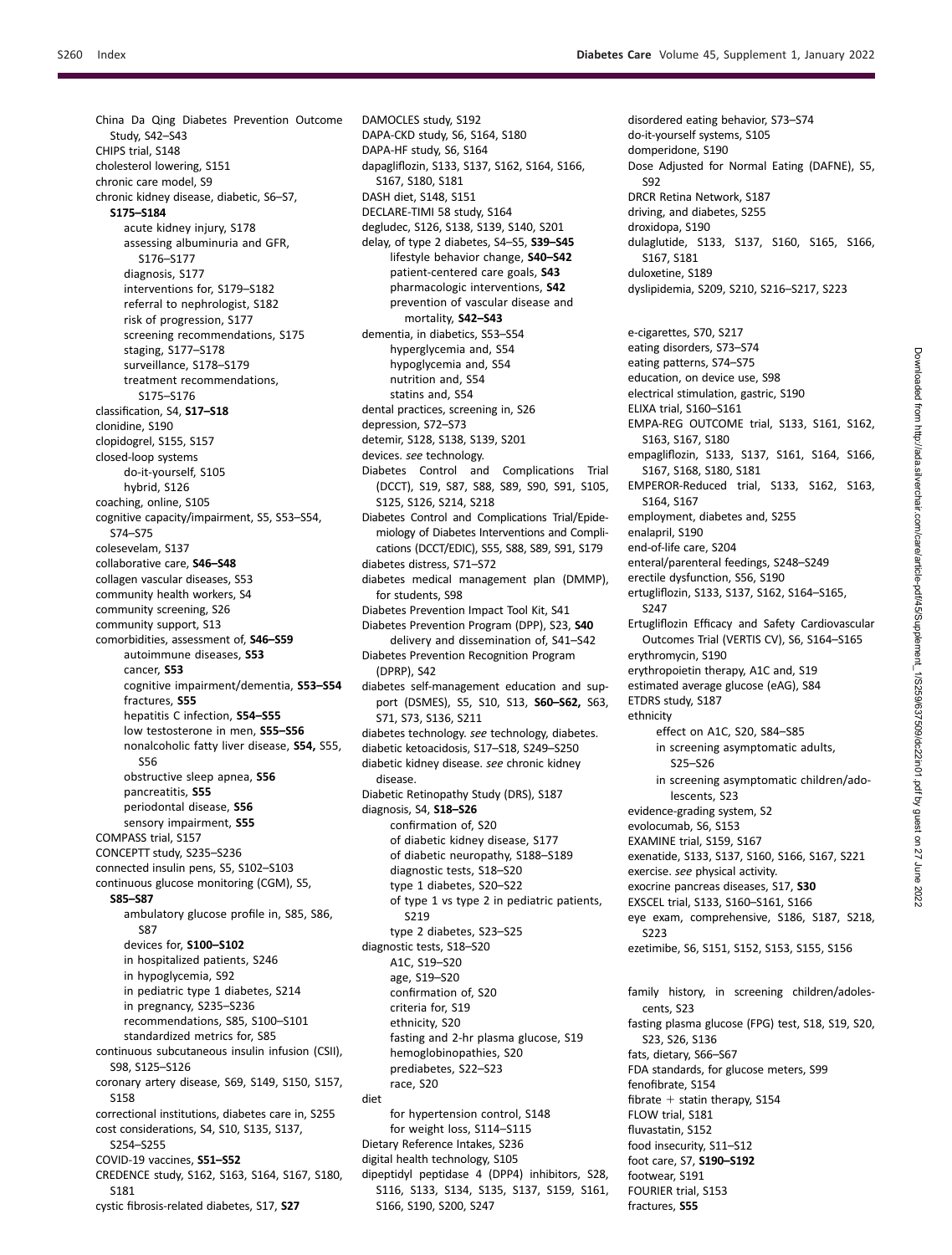gemfibrozil, S154

insulin, S237

S190

glucose meters

gastrectomy, vertical sleeve, S119–S120 gastric aspiration therapy, S119 gastric bypass, Roux-en-Y gastric, S119–S120 gastric electrical stimulation, S190 gastrointestinal neuropathies, S189 gastroparesis, S189, S190 genetic testing, S4, S28, S29 genitourinary disturbances, S189 gestational diabetes mellitus (GDM), S4, S17, S22, S23, S25, **S30–S33,** S41, S42, S232, S235, S236, S237, **S239–S240**  definition, S30–S31 initial testing, S239 management of, **S236–S237**  medical nutrition therapy, S236–S237 metformin, S237 one-step strategy, S32 physical activity, S237 postpartum care, S239–S240 recommendations, S30 screening and diagnosis, S31–S33 sulfonylureas, S237 two-step strategy, S32–S33 glargine, S126, S128, S138, S139, S140, S201 glimepiride, S133, S137, S159, S161, S200 glipizide, S133, S137, S200 glomerular filtration rate, S176 glucagon, S90, S91–S92 glucagon-like peptide 1 receptor agonists (GLP-1 RA), S118, S130, S135, S136, S137, S139–S140, S168, S179, S180, S181, S186, glucocorticoid therapy, S26, S249 glucose, for hypoglycemia, S90, S91 counterfeit strips, S99 inaccuracy, S100 S250

interfering substances, S100 oxygen, S100 standards, S99 temperature, S100 glucose monitoring. *see* blood glucose monitoring. glucose-6-phosphate dehydrogenase deficiency, A1C and, S19, S20 glucose-lowering therapy, S116, S127, S131 in chronic kidney disease, S179–S182 in hospitalized patients, **S246–S247**  glulisine, S138, S201 glyburide, S134, S137, S200, S236, S237 glycemic control assessment of, **S83–S90**  physical activity and, S69 glycemic goals. *see also* glycemic targets., **S87–S90**  glycemic targets, S5, **S83–S96**  A1c and BGM correlation, S84 A1C and cardiovascular disease outcomes, S87 A1c differences in ethnic groups and children, S84–S85 A1c limitations, S84 continuous glucose monitoring, **S85–S87**  in diabetic kidney disease, S179 goals, **S87–S90**  in hospitalized patients, **S245–S246**  hypoglycemia, **S90–S92**  individualization of, S89 intercurrent illness, **S92** 

in older adults, S197–S198

in pediatric type 1 diabetes, S213–S215 in pediatric type 2 diabetes, S219–S220 recommendations, S83 setting and modifying A1C goals, S89–S90 glycemic treatment, S6, **S125–S143**  guanfacine, S190

health literacy, S12–S13 health numeracy, S4, S12–S13 hearing impairment, S55 heart failure, S144–S145, S166 hemodialysis, A1C and, S20 hemoglobinopathies, A1C on, S20 hepatitis B vaccines, **S51**  hepatitis C infection, S54–S55 hepatitis, autoimmune, S53 hip fractures, S55 homelessness, S12 hospital care, S7, S92, S106, **S244–S253**  bedside glucose monitoring, **S246**  care delivery standards, **S245–S246**  glucose-lowering treatment in, **S246–S247**  glycemic targets in, **S245–S246**  hypoglycemia, **S247–S248**  medical nutrition therapy in, **S248**  medication reconciliation, S250 perioperative care, S249 preventing admissions and readmissions, **S250–S251**  self-management in, **S248**  standards for special situations, **S248–S250**  structured discharge communication, transition to ambulatory setting, **S250**  HOT trial, S146, S147 housing insecurity, S12 HPS2-THRIVE trial, S155 human immunodeficiency virus (HIV), S20, S22, S26 human papilloma virus (HPV) vaccine, S52 human regular insulin, S138, S139, S249, S250 hybrid closed-loop systems, S126 Hydrogel, oral, S119 hyperbaric oxygen therapy, S192 hyperglycemia, S54 Hyperglycemia and Adverse Pregnancy Outcome (HAPO) study, S31 hyperosmolar hyperglycemic state, S249–S250 hypertension, **S145–S150**  in pediatric type 1 diabetes, S209, S216 in pediatric type 2 diabetes, S210, S223 hypertriglyceridemia, S154 hypoglycemia, S5, S54, **S90–S92**  classification, S91 in hospitalized patients, **S247–S248**  in older adults, S196–S197 prevention, S92 recommendations, S901 treatment, S91–S92 hypoglycemia risk, S51 hypoglycemia, postbariatric, S120–S121 hypogonadism, S55 hypokalemia, S150

icosapent ethyl, S154 idiopathic type 1 diabetes, S21 Illness, intercurrent, glycemic targets in, **S92**  immune checkpoint inhibitors, S4 immune-mediated diabetes, S21 impaired fasting glucose (IFG), S18, S22, S23 impaired glucose tolerance (IGT), S18, S19, S22, S23, S27, S32 incretin-based therapies, S200 Indian Diabetes Prevention Program (IDPP-1), S42 infections, diabetic foot, S191–S192 influenza, S5 influenza vaccines, S5, **S48, S50–S54**  inhaled insulin, S103, S126, S127, S138, S139 injection techniques, S127 insulin analogs, in type 1 diabetics, S127–S130 insulin delivery, **S102–S106**  automated systems, S104–105 do-it-yourself closed-loop systems, S105 injection techniques, S127 in pediatric type 1 diabetes, S213–S215 pens and syringes, S5, S102–103 pumps, S103–S104 insulin pump therapy, S99, S214 insulin resistance, S17, S18, S22, S23, S24, S25, S26, S27, S68, S139, S224, S234, S235, S236, S237, S238, S239 insulin secretagogues, S200 insulin therapy, S28 access and affordability, S254–S255 in adults with type 1 diabetes, **S125–S130**  in adults with type 2 diabetes, **S131–S141,** S140–S141 basal, S99, S126, S139 combination injectable, S139–S140 concentrated insulins, S139 in hospitalized patients, S246 inhaled insulin, S103, S126, S127, S138, S139 monitoring for intensive regimens, S99 in older adults, S201 prandial, S126–S127, S139 insulin:carbohydrate ratio (ICR), S128–S129 integrated CGM devices, S101–S102 intensification, of therapy, S136 intermittently scanned CGM devices, S101–S102 International Association of the Diabetes and Pregnancy Study Groups (IADPSG), S31, S32 International Diabetes Closed Loop (iDCL) trial, S126 islet autotransplantation, S30, S55, S130–S131 isradipine, S190 juvenile-onset diabetes. *see* immune-mediated diabetes.

KDIGO study, S177 kidney disease. *see* chronic kidney disease Kumamoto study, S88

language barriers, S12 latent autoimmune diabetes in adults (LADA), S18 LEADER trial, S160–S161, S165, S180 lifestyle behavior changes for diabetes prevention, **S40–S42**  for hypertension, S148 for lipid management, S151 in older adults, S198–S199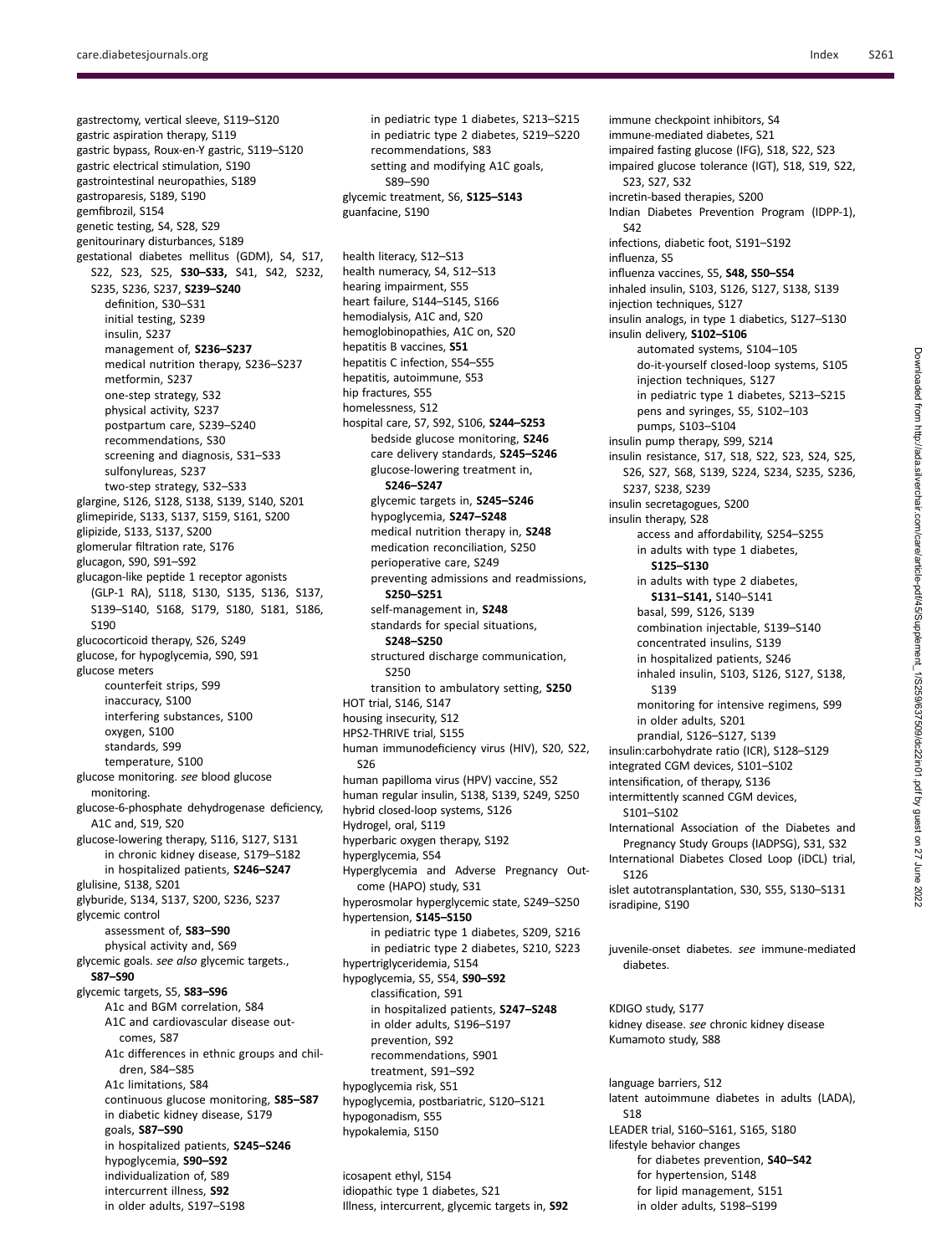in pediatric type 2 diabetes, S219 in pregnancy, S236 to reduce ASCVD risk factors, S151 linagliptin, S133, S137, S159, S161, S167 lipase inhibitors, S117 lipid management, **S151–S155**  lipid profiles, S151 liraglutide, S42, S54, S116, S118, S133, S137, S140, S160, S165, S166, S167, S180, S181, S221, S222 lispro, S138, S139, S201 lixisenatide, S133, S137, S138, S140, S160, S166, S167 long-acting insulin analog, in type 1 diabetics, S126, S128–S130, S135, S138, S139, S201, S202, S212, S214, S249 Look AHEAD trial, S116 loss of protective sensation, S188, S191 lovastatin, S152 macular edema, diabetic, S186 maternal history, in screening children/adolescents, S23 maturity-onset diabetes of the young (MODY), S18, **S28–S29,** S208, S219 meal planning, S74–S75 medical devices, for weight loss, S119 medical evaluation, S5, **S46–S59**  autoimmune diseases, **S53**  cancer, **S53**  cognitive impairment/dementia, **S53–S54**  comprehensive, **S48–S51**  fractures, **S55**  hepatitis C infection, **S54–S55**  immunizations, **S48, S50–S54**  low testosterone in men, **S55–S56**  nonalcoholic fatty liver disease, **S54, S55,**  S56 obstructive sleep apnea, **S56**  pancreatitis, **S55**  periodontal disease, **S56**  recommendations, S48 medical nutrition therapy, **S62–S67**  alcohol, **S67**  carbohydrates, **S65–S66**  eating patterns and meal planning, **S64–S65**  fats, **S66–S67**  goals of, **S64**  in hospitalized patients, **S248**  micronutrients and supplements, **S67**  protein, **S66**  recommendations, S63 sodium, **S67**  weight management, **S64**  medications considerations in pregnancy, S239–S240 cost considerations, S4, S10 in diabetes screening, S26 glucose-lowering, impact on weight, S116 for weight loss, S116–S119 Mediterranean diet, S151 meglitinides, S51, S137 mental health referrals, S72, S73 mental illness, serious, S74 metabolic surgery, S119–S121, S221–S222 metformin, S5, S6, S7, S28, S30, S42, S67, S88, S89, S116, S130, S131, S132, S133, S135, S137, S139, S140, S158, S159, S160, S162,

S165, S166, S168, S179, S180, S196, **S200,** 

S201, S210, S220, S221, S223, S236, **S237,**  S238, S239, S249 metoclopramide, S190 metoprolol, S190 micronutrients, S67 microvascular complications, S69–S70 A1C and, S87–S88 in pediatric type 1 diabetes, S217–S218 midodrine, S190 miglitol, S137 migrant farmworkers, S12 mineralocorticoid receptor antagonist therapy, S150–S151, S181 monogenic diabetes syndromes, S17, **S28–S30**  multiple daily injections (MDI), S99 myasthenia gravis, S53

naltrexone/bupropion ER, S116, S117 nateglinide, S42, S137 National Diabetes Data Group, S33 National Diabetes Prevention Program, S41 National Health and Nutrition Examination Survey (NHANES), S9, S19, S55, S219 neonatal diabetes, S17, **S28**  nephrologist, referral to, S182 nephropathy in pediatric type 1 diabetes, S209, S217 in pediatric type 2 diabetes, S210, S222 neurocognitive function, S196 neuropathy, S7, S70, **S188–S190**  in pediatric type 1 diabetes, S209, S218 in pediatric type 2 diabetes, S210, S223 new-onset diabetes after transplantation (NODAT), S27 niacin  $+$  statin therapy, S154–S155 nonalcoholic fatty liver disease (NAFLD), S5, S54, S55, S56 in pediatric type 2 diabetes, S210, S223 nonalcoholic steatohepatitis (NASH), S5, S54 noninsulin treatments in type 1 diabetes, S127, S130 noninsulin-dependent diabetes. *see* type 2 diabetes. nonnutritive sweeteners, S67 NPH insulin, S126, S127, S128–S130, S133, S135, S138, S139, S140, S201, S247, S249 nucleoside reverse transcriptase inhibitors A1C and, S20 nursing homes, S203–S204 nutrition therapy and dementia, **S54**  for diabetes prevention, **S40–S41**  with diabetic kidney disease, S179 in pediatric type 1 diabetes, S211

obesity, S5, **S113–S124**  assessment, S113–S114 diet, physical activity, and behavioral therapy, **S114–S119**  medical devices for weight loss, **S119**  metabolic surgery, **S119–S121**  pharmacotherapy, **S116–S119**  screening asymptomatic children/adolescents, S23 obstructive sleep apnea, S56 in pediatric type 2 diabetes, S210 ODYSSEY OUTCOMES trial, S153 older adults, S7, **S195–S207**  end-of-life care, S204 hypoglycemia, S196–S197

lifestyle management, S198–S199 neurocognitive function, S196 pharmacologic therapy, S199–S203 in skilled nursing facilities and nursing homes, S203–S204 treatment goals, S197–S198 with type 1 diabetes, S203 one-step strategy, for GDM, S32 opioid antagonist/antidepressant combination, S117 ophthalmologist, referral to, S186, S218, S224, S234 oral agents, BGM for patients using, S99 oral glucose tolerance test (OGTT), S18, S19, S23, S26, S27, S28, S29, S31, S32, S33, S236 organ transplantation, posttransplantation diabetes mellitus, S17, **S27–S28**  orlistat, S116, S117 orthostatic hypotension, S190 overweight, screening asymptomatic children/ adolescents, S23 oxygen, glucose monitors and, S100 P2Y12 receptor antagonists, S155, S157 palliative care, S204 pancreas transplantation, S130–S131 pancreatectomy, S30 pancreatic diabetes, S17, **S30**  pancreatitis, **S55**  pancreoprivic diabetes, S30 patient-centered care goals, **S43**  patient-centered collaborative care, **S46–S48**  pens, insulin, S102–S103 periodontal disease, S26, S56 perioperative care, S249 peripheral arterial disease, S191 peripheral neuropathy, S70 peripheral neuropathy, diabetic, S188 pernicious anemia, S53 pharmacologic approaches. *see also* specific medications, medication classes., S6, **S125–S143**  for adults with type 1 diabetes, **S125–S130**  for adults with type 2 diabetes, **S131–S141**  for hypertension, S149–S151 in older adults, S199–S203 for pediatric type 2 diabetes, S220–S221 in prediabetes, **S42**  for weight loss, **S116–S119**  phentermine, S116, S117 phentermine/topiramate ER, S116, S117 phosphodiesterase type 5 inhibitors, S190 photocoagulation surgery, S187 physical activity, **S41, S67–S70** 

for diabetes prevention, **S41,** S114–S115 for diabetes treatment, S114–S115 frequency and type, **S67–S68**  glycemic control and, **S68**  with microvascular complications, **S68–S70**  in pediatric type 1 diabetes, S211 pre-exercise evaluation, **S68**  pioglitazone, S55, S133, S137, S154 PIONEER-6 trial, S160–S161, S165 pitavastatin, S152 Plenity, S119 pneumococcal pneumonia vaccines, **S51,** S52 polycystic ovarian syndrome, S210 population health, S4, **S8–S16**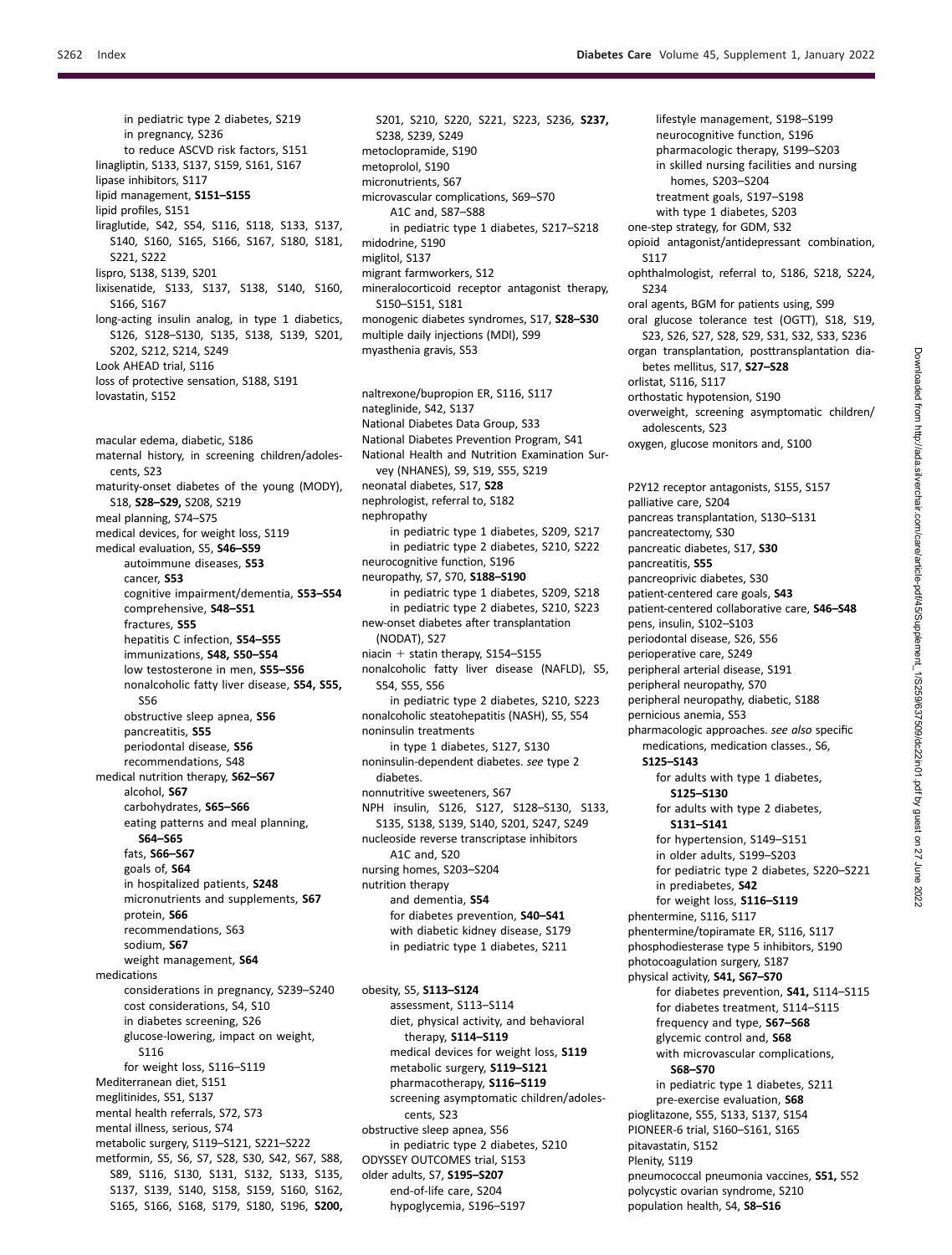care delivery systems, S9–S11 recommendations, S8 social context, S11–S13 postbariatric hypoglycemia, S120–S121 postpancreatitis diabetes mellitus (PPDM), S30 postpartum care, in diabetic women, S239–S240 postpartum state, A1C in, S20 posttransplantation diabetes mellitus, S17, **S27–S28**  pramlintide, S127, S130, S137, S190 prandial insulin, S126–S127, S139 pravastatin, S152 pre-eclampsia, in pregnant women with diabetes, S239 prediabetes criteria defining, S23 diagnosis, S23 prevention of vascular disease and mortality, **S42–S43**  screening, S4, S22–S23 pregabalin, S116, S189 pregnancy, S7, **S232–S243**  A1C and, S20, S235 continuous glucose monitoring in, S235–S236 diabetes in, S232 drug considerations in, **S238–S239**  eye exams during, S186 gestational diabetes mellitus (GDM), S4, S17, S22, S23, S25, **S30–S33,** S41, S42, S232, S235, S236, S237, **S239–S240**  glucose monitoring in, S235 glycemic targets in, **S234–S236**  insulin in, S237 metformin in, S237 pharmacologic therapy, S237 physical activity in, S237 postpartum care, **S239–S240**  pre-existing type 1 and 2 diabetes in, 240, **S237–S238**  preconception counseling, **S233–S234**  preeclampsia and aspirin, **S238**  real-time CGM device use in, S102 retinopathy during, S187 sulfonylureas, S237 prevention, type 2 diabetes, S4–S5, **S39–S45**  lifestyle behavior change, **S40–S42**  patient-centered care goals, **S43**  pharmacologic interventions, **S42**  recommendations, S39, S40, S42, S43 of vascular disease and mortality, **S42–S43**  proliferative diabetic retinopathy, S186 proprotein convertase subtilisin/kexin type 9 (PCSK9) inhibitors, S151, S153, S155 protease inhibitors, A1C and, S20 protein intake, S66 psychosocial issues, **S70–S75**  anxiety disorders, S71 cognitive capacity/impairment, S74–S75 depression, S71–S72 diabetes distress, S70–S71 disordered eating behavior, S73–S74 in pediatric type 1 diabetes, S212–S213 in pediatric type 2 diabetes, S224 referral to mental health specialist, S72, S73

serious mental illness, S74 pumps, insulin, S99, S103–S104

quality improvement, S10–S11 race effect on A1C, S20 in screening asymptomatic children/adolescents, S23 rapid-acting insulin analog, S103, S105, S125, S127–S130, S138, S139, S201, S212, S235, S248, S249, S250 real-time CGM devices, S101, S213, S214 REDUCE-IT trial, S154 referrals, S5 to behavioral health provider, S196 for comprehensive eye exam, S186, S218, S224, S234 for DSME, S196 to gastroenterologist, S223 to nephrologist, S182, S223 to neurologist, S188 to pediatric sleep specialist, S223 to registered dietitian, S233, S235, S250 reimbursement, for DSMES, S62 repaglinide, S137 retinopathy, diabetic, S6, S7, S25, S51, S68, S69, S70, S87, S104, S147, S177, S181 **S185–S188,**  S190, S209, S210, S215, S218, S223, S233, S234, S238 in pediatric type 1 diabetes, S209, S218 in pediatric type 2 diabetes, S210, S223 REWIND trial, S160–S161, S165 risk calculator, for ASCVD, S145 risk management cardiovascular disease, S6, **S144–S174**  chronic kidney disease, S6–S7, **S175–S184**  risk, determination of, S24 rivaroxaban, S155, S157 rosiglitazone, S133, S137 rotuvastatin, S152

SAVOR-TIMI trial, S159, S167 saxagliptin, S133, S137, S159, S167, S247 schizophrenia, S74 schools device use in, S98 diabetes care in, S255 pediatric type 1 diabetes and, S212 screening for cardiovascular disease, **S157–S158**  in children/adolescents, S26 community, S26 in dental practices, S26 for gestational diabetes mellitus, **S30–S33**  HIV, S26 medications, S26 for neuropathy, S188 for prediabetes and type 2 diabetes, S22–S26 testing interval, S26 for type 1 diabetes, S20–S22 seasonal farmworkers, S12 self-monitoring of blood glucose (SMBG). *see*  blood glucose monitoring (BGM) semaglutide, S5–S6, S54, S55, S116, S118, S133, S137, S160, S161, S165, S167, S180, S181, S200 sensor-augmented pumps, S104–S105 sensory impairment, S55 setmelanotide, S116

Roux-en-Y gastric bypass, S119–S120

sickle cell disease, A1C and, S20 simvastatin, S152 sitagliptin, S133, S137, S159, S167 skilled nursing facilities, S203–S204 smart pens. *see* connected insulin pens smoking cessation, **S70,** S218 social capital, S13 social context, S11–S13 social determinants of health (SDOH), S9, S11–S13 sodium intake, S67 sodium–glucose cotransporter 2 (SGLT2) inhibitors, S6, S7, S88, S89, S130, S133, S135, S137, S140, S145, S161, S162, S163, S165, S166, S167, S168, S178, S179, S180, S181, S197, S200, S247, S249 SOLOIST-WHF trial, S167 sotagliflozin, S167 SPRINT trial, S146, S147 staging of diabetic kidney disease, S177–S178 of type 1 diabetes, S18 statin treatment, S151–S155 statins, S54 sulfonylureas, S12, S28, S29, S85, S133, S137, S140, S200, S237 supplements, S67 surveillance, of chronic kidney disease, S178–S179 SUSTAIN-6 trial, A160–S161, S180 sweeteners, nonnutritive, S67 sympathomimetic amine anorectic/antiepileptic combination, S117 sympathomimetic amine anorectics, S117 syringes, insulin, S102–S103

sexual dysfunction, S189

tapentadol, S189–S190

**S100–S102** 

TECOS trial, S159, S167 TEDDY study, S22 telemedicine, S10

testing interval, S26

S137, S166, **S200** 

S250

transplantation

S52

tobacco, S70

transition

technology, diabetes, S5, **S97–S112** 

temperature, of glucose monitor, S100

thiazide-like diuretics, S26, S150, S182 thiazolidinediones, S28, S42, S55, S116, S133,

in pediatric type 1 diabetes, S209, S215

from hospital to ambulatory setting,

from pediatric to adult care, S224

organ, post-transplant diabetes mellitus

simultaneous renal, S130, S131, S165,

thyroid disease, autoimmune, S53

training, on device use, S98 transfusion, A1C and, S20

islet, S91, S130–S131

after, S17, S27, S28 pancreas, S130–S131

S167, S177, S180

testosterone, low, in men, **S55–S56**  tetanus, diphtheria, pertussis (TDAP) vaccine,

blood glucose monitoring, **S98–S100**  continuous glucose monitoring devices,

general device principles, **S97–S98**  insulin delivery, **S102–S106**